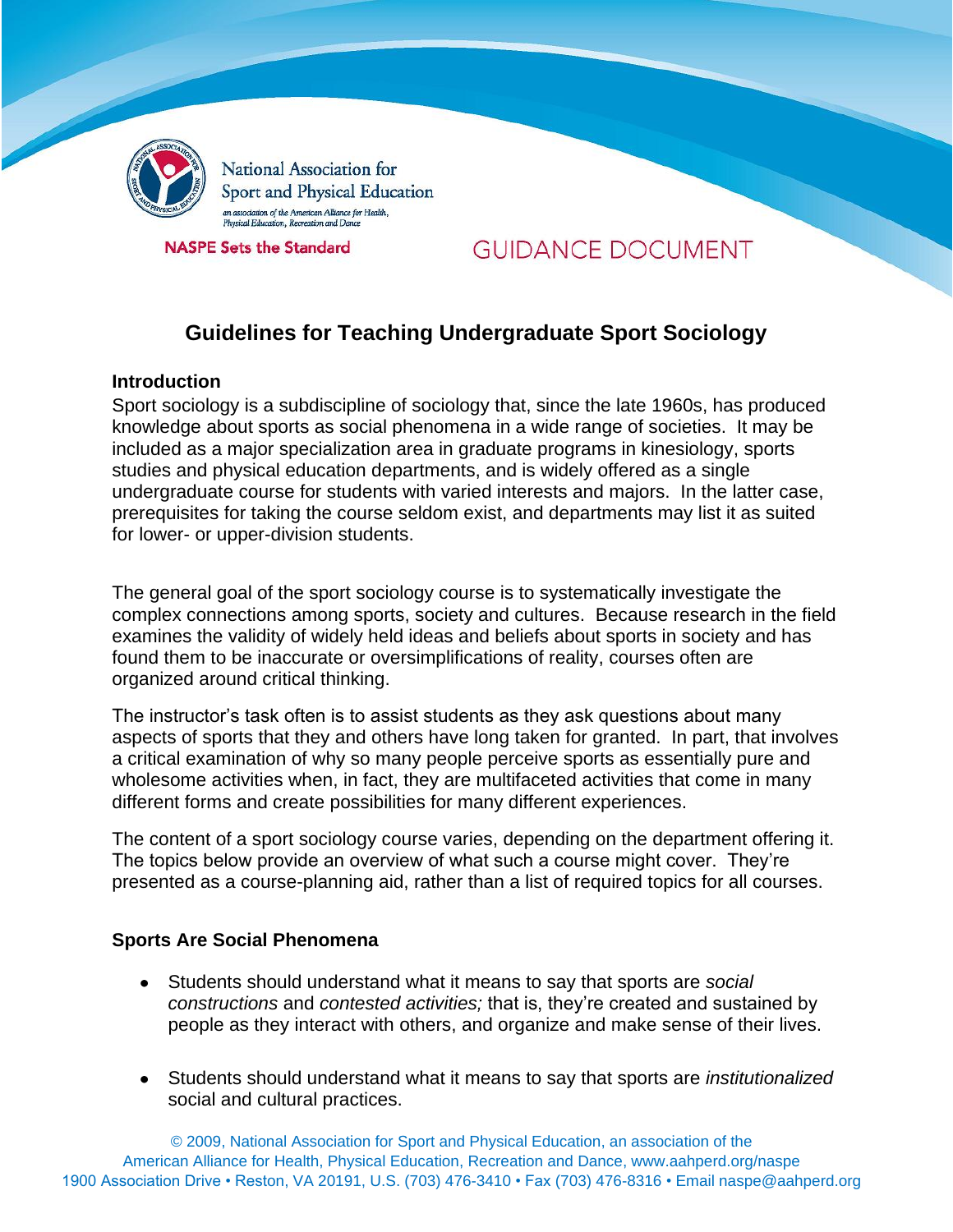- Students should be able to identify in organizational terms the differences between organized, competitive sports and other forms of physical activities. including play, individual contests, movement games and expressive performances.
- Students should know that historical variations exist in the ways that sports have been organized and played in the United States and other societies, and that these variations are related to issues of power and authority at particular points in time.

### **Using Sociology to Study Sports**

Students should understand the focus of a sociological approach and know why it's important to study social patterns as well as individual actions in connection with sports in society.

- Students should be familiar with the basic research methods and theories that sociologists use to study sports and other aspects of social life.
- Students should understand the difference between knowledge based on scientific research and theory and statements based on individual opinions and observations.

#### **Sports and Culture**

- Students should understand that sports not only reflect other aspects of culture and society, but they also play an important role in producing, reproducing and transforming culture and society.
- Students should understand the meaning of ideology and be able to identify basic ideas and beliefs that constitute dominant ideologies related to sports, gender and sexuality, race/ethnicity/skin color, social class, and (dis)ability in American society.

#### **Sports and Social Organization**

- Students should be able to identify the ways that sports are connected with other major spheres of social life, such as family, education, the economy, media, politics and religion.
- Students should know that interscholastic sports as they are played in the United States are unique and based on the belief that sports and sport participation serve educational functions.
- Students should be familiar with the ways that social, political and economic factors influence the growth, visibility and popularity of sports in society.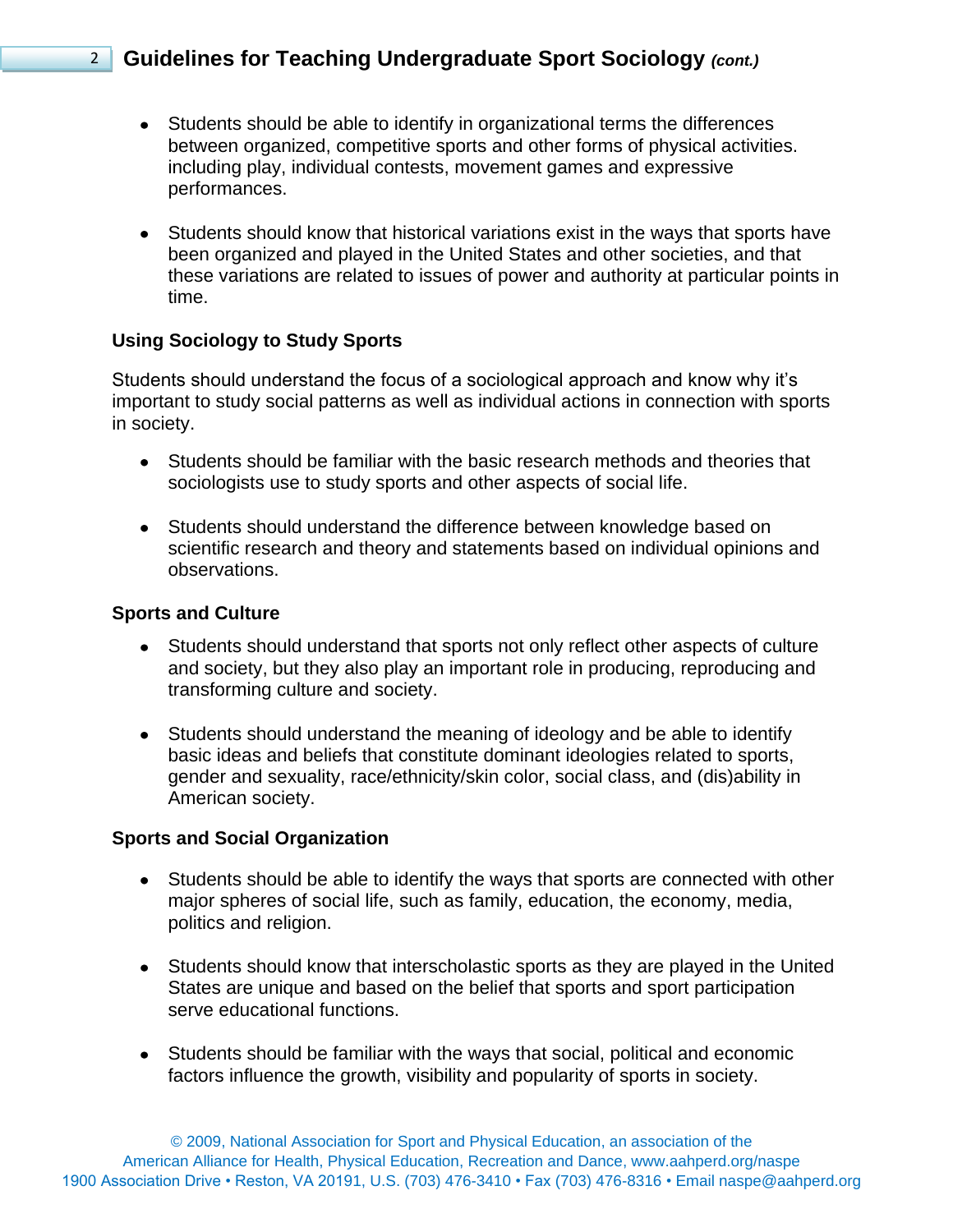## **Sports and Social Interaction**

- Students should be familiar with the concept of socialization and how social learning occurs through social interaction.
- Students should be familiar with research that shows why people become involved in sports, what happens in connection with their involvement, and why people discontinue that participation.
- Students should understand that all sport participation does not produce the same results in terms of character traits, education-related achievement and occupational success, and that the outcomes of sport participation can be positive or negative, depending on the conditions under which they occur.
- Students should be able to identify the conditions under which sport participation promotes health and personal well-being and the conditions under which it has negative health outcomes.
- Students should understand why wide variations exist in the ways that sport participation is related to developmental processes that occur in the lives of children and youths, and they should be able to identify some of the conditions under which sport participation is most and least likely to have positive socialization effects on young people and family dynamics.
- Students should be able to explain how social factors related to gender, race and ethnicity, social class, and (dis)abilities influence youth sport experiences.

## **Gender, Race and Ethnicity, Social Class, and (Dis)ability**

- Students should understand the ways that power relations related to gender, race/ethnicity, social class, and (dis)ability have influenced sports and sport participation in the United States.
- Students should be familiar with Title IX, why it became law and the extent to which gender inequities continue to exist in sport participation opportunities, support for athletes and jobs for women in sports.
- Students should understand gender ideology and the ways that sports serve as sites for the celebration of dominant forms of masculinity and why some people define girls, women, gay men and lesbians as invaders in sports.
- Students should be able to distinguish between race and ethnicity, should understand and that the idea of *race* is a social construction and should know how racial categories are grounded in social meanings given to skin color.
- Students should be familiar with dominant *racial ideology* and how it has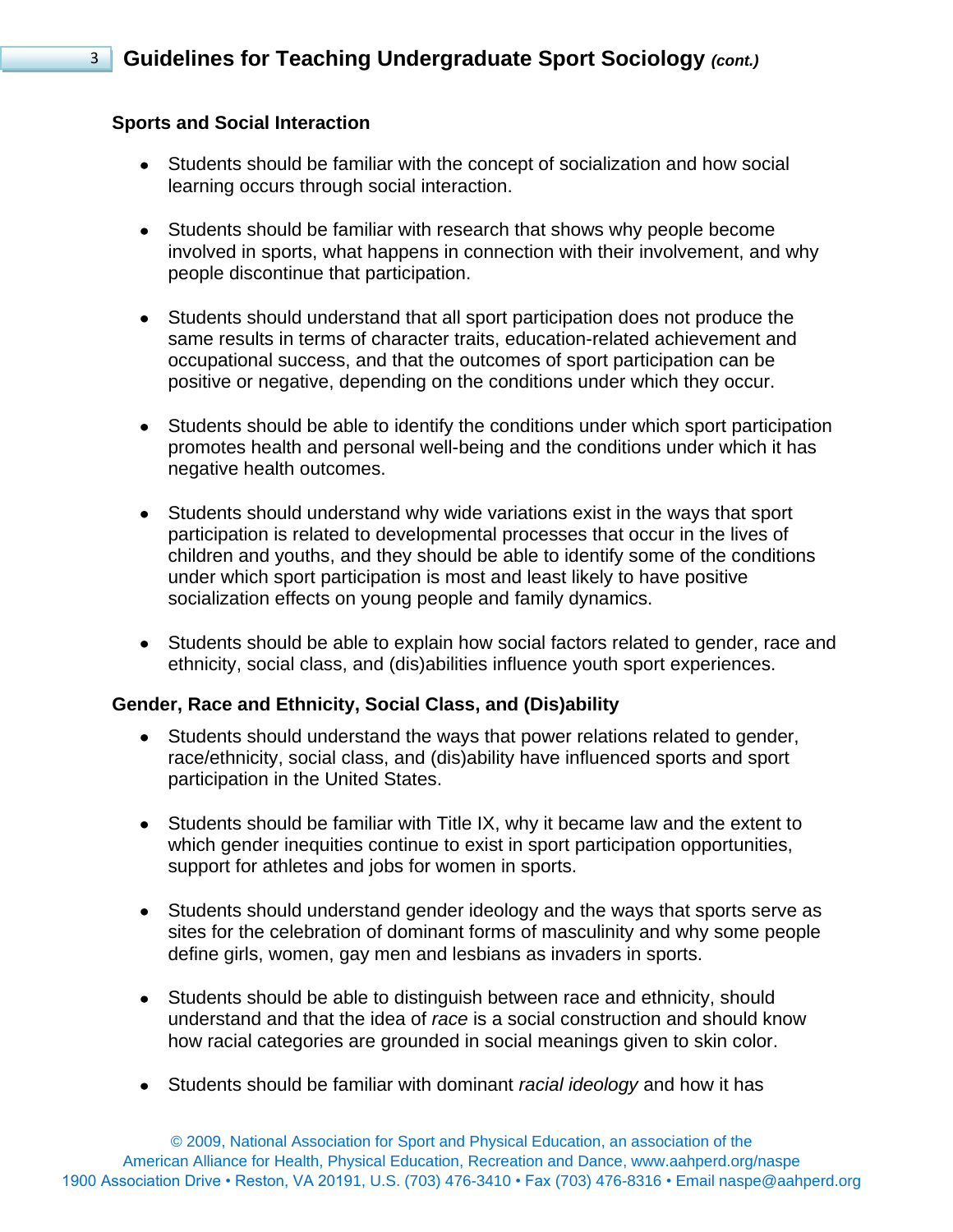influenced ideas about the relationship between skin color and performance in sports.

- Students should be familiar with major ethnic groups in the United States African Americans, native Americans, Latinos and Asian Americans — and factors that influence their participation in sport.
- Students should be familiar with how and why sport participation varies with social class.
- Students should be familiar with how and why (dis)ability influences sport participation.

### **Deviance and Violence in Sports**

- Students should understand that many factors influence people's actions associated with sport, and that sport serves as a site where many people view deviance and violence differently than they do in other spheres of social life.
- Students should understand the concepts of norms and social control so that they can critically assess issues of deviance and violence with an eye toward making sports humane and healthy physical activities.
- Students should be familiar with and be able to critically assess the criteria that athletes, coaches, spectators and others use to define and regulate deviance and violence on and off the field.
- Students should be familiar with basic research findings on deviance among athletes, both on and off the field, especially in connection with delinquency rates, academic cheating, alcohol use, binge drinking, assaults and sexual assault.
- Students should be familiar with the use of performance-enhancing substances in sport, the issues related to drug testing and why it is difficult to control substance use among athletes today.
- Students should be familiar with factors related to spectator violence and when crowd violence is most likely to occur at sport events.

## **Sports and Global Processes**

- Students should understand the basic economic and political factors that influence sport on a global level.
- Students should be familiar with athletes as global migrant workers.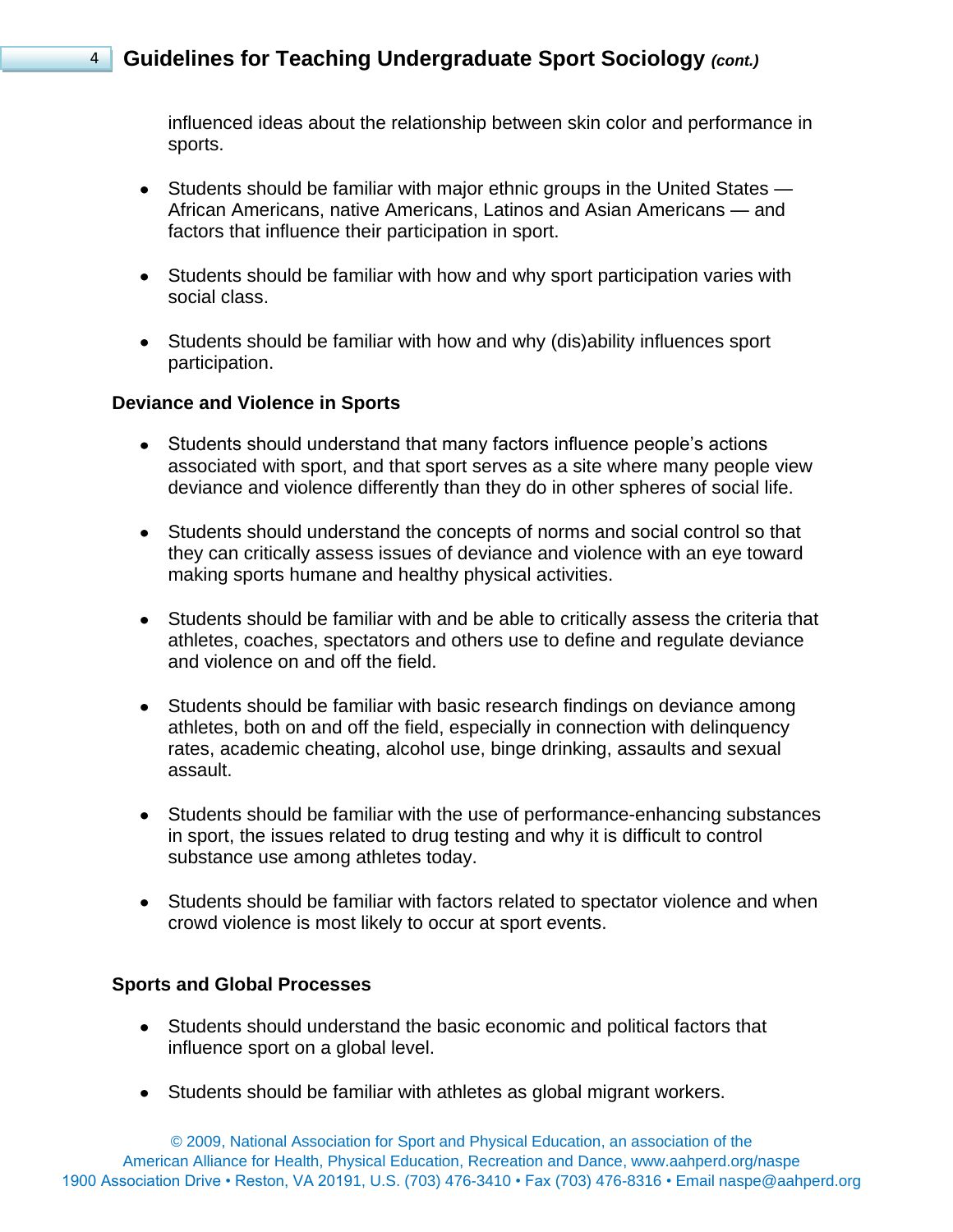Students should be familiar with the ways that governments support and regulate sport at the local, national and global levels.

### **Social Change and Sports**

- Students should understand the ways that social change occurs in connection with sport.
- Students should be familiar with factors that are most crucial to creating the future of sport.

### **Suggested Textbooks**

- Coakley, Jay. 2009. *Sports in Society: Issues and Controversies* (10<sup>th</sup> edition). New York, NY: McGraw-Hill.
- Coakley, Jay, and Peter Donnelly, eds. 1999. *Inside Sports*. London/New York: Routledge, 1999.
- Coakley, Jay, and Eric Dunning, eds. 2000. *Handbook of Sports Studies*. London: Sage Publications Inc.
- Dunning, Eric. 1999. *Sport matters: Sociological studies of sport, violence and civilization*. London/New York: Routledge.\*
- Eitzen, D. Stanley, and George H. Sage. 2007. *Sociology of North American Sport* (8th edition). New York: Paradigm.
- Eitzen, D. Stanley. 2005. *Sport in Contemporary Society* (7th edition). Boulder, CO: Paradigm.
- Eitzen, D. Stanley. 2006. *Fair and Foul: Beyond the Myths and Paradoxes of Sport* (3rd edition). Lanham, MD: Rowman and Littlefield.
- Jarvie, Grant. 2006. *Sport, Culture and Society: An Introduction*. London/New York: Routledge.
- Maguire, Joseph, Grant Jarvie, Louise Mansfield, and Joe Bradley. 2002. Sport *Worlds: A Sociological Perspective*. Champaign, IL: Human Kinetics.\*
- Leonard, W.M. II. 1998. *A Sociological Perspective of Sport* (5<sup>th</sup> edition). Boston. MA: Allyn & Bacon.
- Messner, Michael A. 2002. *Taking the Field: Women, Men, and Sports*. Minneapolis, MN: University of Minnesota Press.
- Prettyman, Sandra Spickard, and Brian Lampman. 2006. *Learning Culture Through Sports: Exploring the Role of Sports in Society*. Lanham, MD: Rowman and Littlefield.

© 2009, National Association for Sport and Physical Education, an association of the American Alliance for Health, Physical Education, Recreation and Dance, www.aahperd.org/naspe 1900 Association Drive • Reston, VA 20191, U.S. (703) 476-3410 • Fax (703) 476-8316 • Email naspe@aahperd.org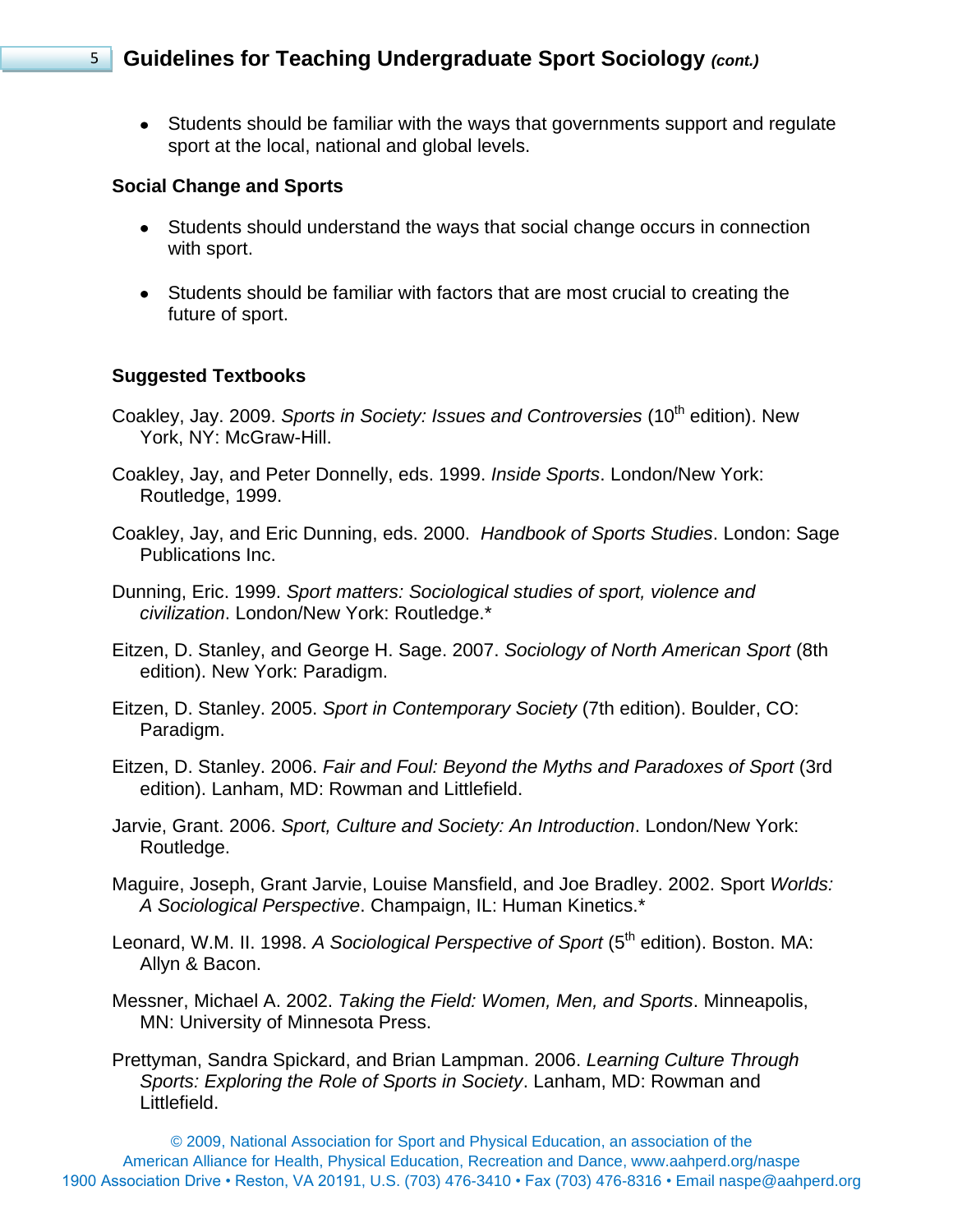- Nixon, Howard L., II. 2008. *Sport in a Changing World*. Boulder, CO: Paradigm Publishers.
- Sage, George H. 1998. *Power and Ideology in American Sport: A Critical Perspective*  $(2^{nd}$  edition). Champaign, IL: Human Kinetics.
- Scrambler, Graham. 2005. *Sport and Society: History, Power and Culture*. Maindenhead, UK/New York, NY: Open University Press.\*
- Earl Smith. 2007. *Race, Sport and the American Dream*. Raleigh, NC: Carolina Academic Press.
- Torr, James D., ed. 2004. *Sports and Athletes: Opposing Viewpoints*. San Diego: Greenhaven Press.
- Woods, Ronald B. 2007. *Social Issues in Sport*. Champaign, IL: Human Kinetics.
- Yiannakis, Andrew, and Merrill J. Melnick, eds. 2001. *Contemporary Issues in American Sport*. Champaign, IL: Human Kinetics.
	- \* *Focuses primarily on the United Kingdom.*

#### **Examples of Class Activities**

Sportography Ice Breaker: Students bring to class outlines of their involvement (or lack thereof) in physical play, informal games and organized sport. The outline identifies personal experiences related to family relationships/dynamics, friends, school, teachers and coaches; key moments (at least one negative and one positive moment), intense memories, current situation and anticipated future. The outlines can spark discussion on the range of sport experiences among the students, helping students become acquainted with one another.

Sport Observations and Data Collection: Attend a sport event — youth, high school, college or professional game or meet —collect data on the event's social aspects and discuss in class. Talk with parents at youth sports, observe student relationships and who sits where at high school games, describe weekend activities associated with a college football game, interview fans about what they pay for pro sport tickets and why.

Parents and Grandparents: Students interview parents and/or grandparents about their sport participation experiences or why they had none. Discuss interview data in class.

Media Coverage: Students bring newspapers to class, and groups analyze different features of the coverage as it relates to gender, social class, disability, race/ethnicity and other factors.

Title IX: Gather data related to men's and women's sports on campus to see if the university/college is in compliance.